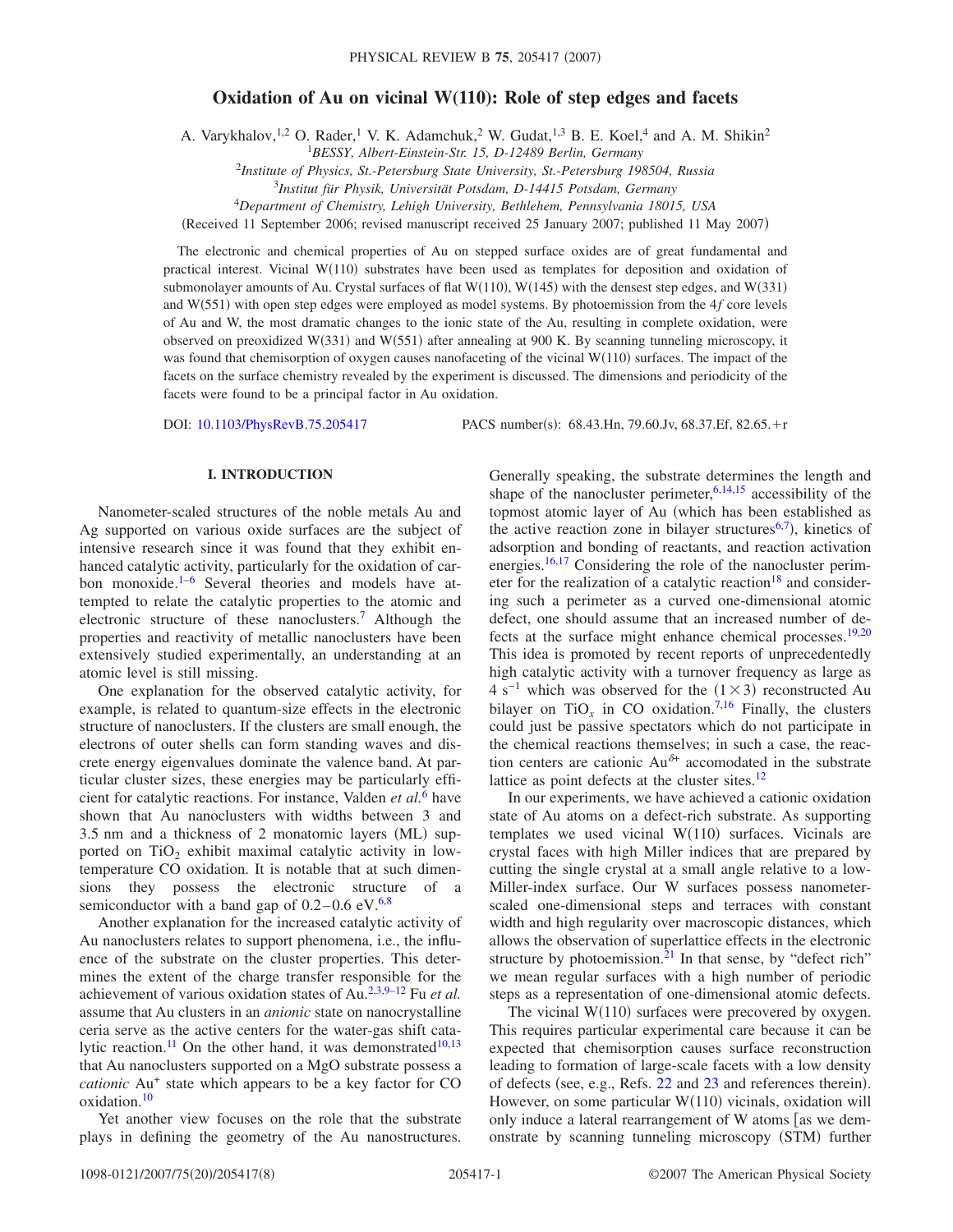below, thus preserving the initially high density of step edges. On such particular templates we achieved complete oxidation of adsorbed Au by predeposited oxygen. We explain this effect as oxidation of Au via reduction of W atoms of the supporting substrate.

In the following, we will prove that the presence of monatomic steps and terraces is the key condition for the observed phenomena and establish the role of atomically scaled surface defects as chemical reaction centers.

## **II. EXPERIMENT**

The experimental characterization of the chemical state of adsorbed Au and the supporting W substrates was done by photoelectron spectroscopy. $24$  Energy shifts of core-level peaks observed in photoemission spectra provide valuable information about the chemical environment of the probed element and the charge transfer between constituents of a compound. The intensity of shifted components in the photoelectron spectra of Au 4*f* and W 4*f* indicates how complete the oxidation is. The geometry of the oxidized W substrates and the character and the density of steps, terraces, and facets were investigated by STM.

For our experiments we have chosen vicinal  $W(110)$  substrates with different step geometries. The atomic structure of  $W(145)$ ,  $W(331)$ , and  $W(551)$  is illustrated in Figs.  $1(b)-1(d)$  $1(b)-1(d)$ , respectively. The step width on W(145) is 11.6 Å, while for W(331) this value is 9.5 Å and for W(551) 15.8 Å.  $W(331)$  and  $W(551)$  are structurally identical and only differ in the step width. We did not find any qualitative difference in the behavior (neither atomic nor electronic) of the these two crystals upon adsorption of oxygen, deposition of Au, and heating. The results obtained for both  $W(331)$  and  $W(551)$  reveal the same physics: thus we will display the data where the effects are more pronounced.

Due to the miscut direction, the steps on  $W(145)$  and  $W(331)$  [W(551)] surfaces are oriented differently relative to the W lattice. In the case of  $W(145)$ , they are parallel to  $[1\overline{1}$  which gives rise to densely packed linear step edges. For W(331) and W(551) the edges are running along  $\begin{bmatrix} 1 \overline{1}0 \end{bmatrix}$ so that they are open and rather possess an atomic "zigzag" profile. The edges are marked in Fig. [1](#page-1-0) by thick solid lines. Since all three substrates possess the  $(110)$  $(110)$  $(110)$  face [Fig.  $1(a)$ ] as base plane of the terraces, all of the experiments were repeated with a flat  $W(110)$  crystal in order to extract the influence of the steps.

The sample preparation was done *in situ* as described in the following. Firstly, the crystals were carefully cleaned. The *in vacuo* cleaning procedure for vicinal W(110) (Ref.  $21$ ) does not differ principally from that for flat W surfaces.<sup>25</sup>

The cleanliness of the W(110), W(145), W(331), and W(551) surfaces was verified by low-energy electron diffraction (LEED) [Figs.  $2(a)$  $2(a)$ ,  $2(c)$ , and  $2(e)$ ] and by the presence of an intense surface-induced component in the photoelectron spectra of the W  $4f$  $4f$  core level [Figs.  $4(a) - 4(c)$ , spectra (I)]. Afterward, the samples were thermally oxidized at 1500 K for 15 min in an O<sub>2</sub> atmosphere of  $5 \times 10^{-8}$  mbar. Such a temperature regime leads to the formation of a stable

<span id="page-1-0"></span>

FIG. 1. Atomic structures: (a) flat  $W(110)$ , (b) stepped  $W(145)$ ,  $(c)$  stepped W(331), and (d) stepped W(551). Different atomic layers are distinguished by a grayscale.

W surface oxide. When the oxidation was finished, the samples were flashed to 1300–1400 K in ultrahigh vacuum in order to remove nonchemically adsorbed oxygen from the surface. Afterward, the substrates were characterized by LEED again. Some results are shown in Figs.  $2(b)$  $2(b)$ ,  $2(d)$ , and  $2(f)$  $2(f)$ . As oxygen-covered flat W(110) [Fig. 2(b)] reveals the expected  $p(2 \times 1)$  superstructure,<sup>26,[27](#page-7-8)</sup> which corresponds to 0.5 ML of O, but the oxidized W(145) [Fig.  $2(d)$  $2(d)$ ] and W(331) [W(551)] [Fig.  $2(f)$  $2(f)$ ] show more complex behavior, with the principal spots of the (110)-pattern interconnected by lines running along the high-symmetry directions of the W lattice and hosting a number of additional spots. This indicates a significant modification of the substrate geometry by the formation of facets.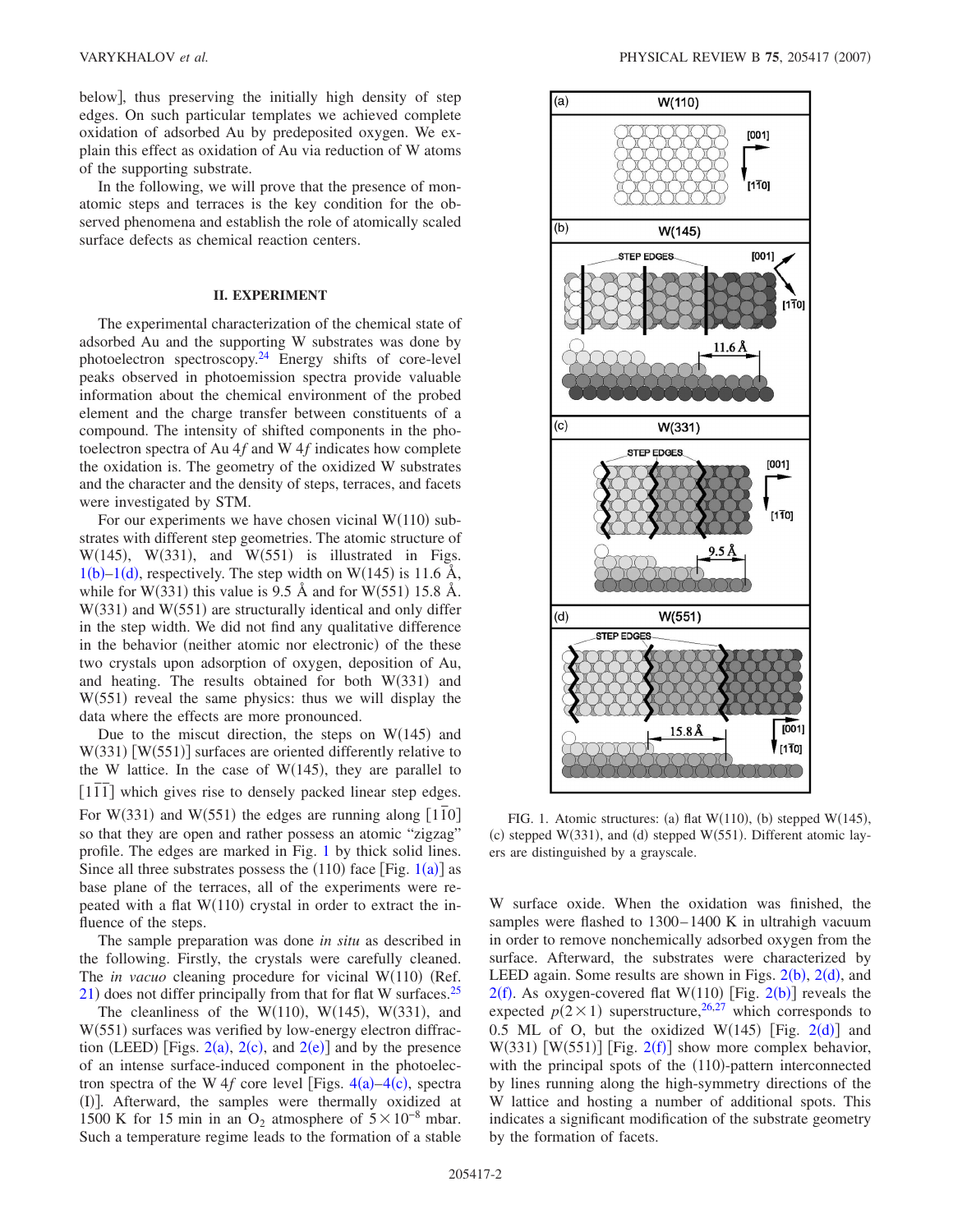<span id="page-2-0"></span>

FIG. 2. LEED patterns obtained from (a) clean  $W(110)$ , (b) oxidized W(110) with a  $p(2 \times 1)$  superstructure of oxygen, (c) clean  $W(145)$ , (d) oxidized  $W(145)$ , (e) clean  $W(331)$ , and (f) oxidized  $W(331)$ . The clean stepped substrates  $[(c)$  and  $(e)]$  demonstrate in the LEED pattern a perfectly resolved superlattice of steps. The amount of oxygen on the oxidized surfaces  $[(b), (d),$  and  $(f)]$  corresponds to 0.5 ML.

The subsequent deposition of a submonolayer amount of Au onto the oxidized flat and stepped samples was done from a drop melted on a resistively heated W filament. The amount of deposited Au was carefully controlled by a quartz microbalance and by photoemission measurements. Afterward, the samples were successively annealed up to 900 K until changes appeared in the electronic structure. At each stage of the sample preparation the chemical states of Au and W atoms at the surface were probed by photoemission of 4*f* core levels. Photoelectron spectroscopy experiments were performed using a VG ESCAlab electron spectrometer at a total-energy resolution of 80 meV. Russian-German PGM (Ref. [28](#page-7-9)) and UE56/1 PGM (Ref. [29](#page-7-10)) beamlines at BESSY were employed as tunable sources of synchrotron radiation.

STM measurements were done in a separate chamber. LEED patterns were used as a reference for reproducing the oxidized W substrates. We used electrochemically etched W tips, which were able to supply high lateral resolution after extensive *in situ* treatment.<sup>30</sup> The base pressure during the experiments was about  $1 \times 10^{-10}$  mbar.

#### **III. RESULTS AND DISCUSSION**

## **A. Photoemission from Au 4***f*

Before considering the question of the substrate geometry further, we will give an overview of the results of the pho-



<span id="page-2-1"></span>

FIG. 3. Photoemission from Au  $4f_{7/2}$ . (a) Reference spectrum of 2-ML-thick Au on clean W(145). Panels  $(b)$ - $(d)$  display spectra from 0.5 ML Au on (b) preoxidized flat W(110), (c) oxidized W(145), and (d) oxidized W(331). Spectra plotted with open circles (mark I) were measured from "as deposited" Au. Those plotted with filled circles (mark II) were recorded after annealing at 900 K.

toemission investigation. Figure [3](#page-2-1) presents the photoemission spectra from the  $4f_{7/2}$  core level of Au deposited on preoxidized W(110) [Fig.  $3(b)$  $3(b)$ ], W(145) [Fig.  $3(c)$ ], and  $W(331)$  $W(331)$  $W(331)$  [Fig.  $3(d)$ ]. All of the spectra presented are decomposed into their spectral components.<sup>31</sup> The spectra shown have been recorded at different stages of the sample preparation: those plotted as open circles (mark I) correspond to 0.5 ML of Au "as deposited" onto the oxygen-covered W substrates at room temperature, while the spectra plotted with filled circles (mark II) were measured after a short annealing of the samples at 900 K. The upper panel [Fig.  $3(a)$  $3(a)$ ] contains the photoemission spectrum of a 2-ML-thick Au film grown on a clean, nonoxidized  $W(145)$ . Since one can assume that for the concentrations of Au given above, the height of Au clusters on W vicinals will not exceed two to three atomic layers<sup>6</sup> and the Au  $4f$  core level spectrum of 2-ML-thick Au grown in the layer-by-layer mode<sup>32</sup> on clean stepped W can be used as a reference. The reference spectrum shown in Fig.  $3(a)$  $3(a)$  is dominated by the bulk peak at 84.0 eV binding energy. The components located at higher binding energies of 84.2 and 84.8 eV are assigned to reduced coordination numbers of Au atoms in the topmost atomic layer and at the step edges.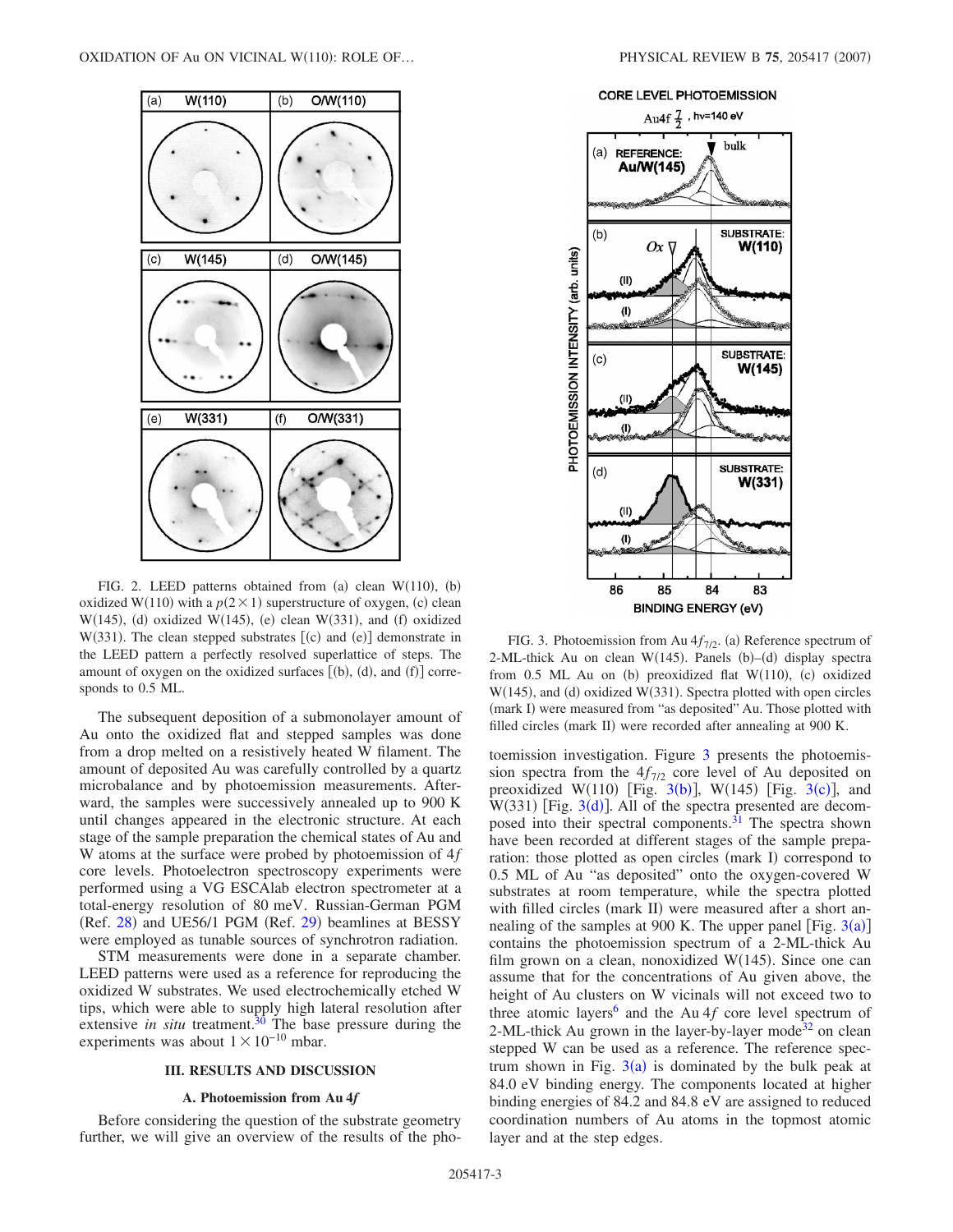<span id="page-3-0"></span>

CORE LEVEL PHOTOEMISSION: W4f  $\frac{7}{2}$ , hv=62.5 eV

FIG. 4. Characterization of the chemical state of W by photoemission from the W  $4f_{7/2}$  core level. Panels  $(a)$ ,  $(b)$ , and  $(c)$ present spectra from  $W(110)$ ,  $W(145)$ , and  $W(331)$ , respectively. Roman numerals near each spectrum denote different stages of the sample preparation: (I) clean surface, (II) oxidized sample with  $p(2 \times 1)$  superstructure of oxygen, (III) oxidized substrate with a submonolayer amount of Au "as deposited" at room temperature, and (IV) sample with Au oxidized by annealing at 900 K.

As can be seen from Fig. [3](#page-2-1) (spectra I), the 4f spectral shape (and correspondingly the chemical state) of Au "as deposited" is nearly the same for all three oxidized samples. It is notable that for submonolayer amounts of Au, the main spectral component appears at 84.3 eV and bulklike emission at 84.0 eV is very weak. This is evidence of reduced coordination. After annealing at 900 K (spectra II), significant changes appear in the spectrum of Au on oxidized  $W(331)$ [Fig.  $3(d)$  $3(d)$ ]. The intensity of the peak located at the highest binding energy (84.8 eV) [labeled in Fig. [3](#page-2-1) as *Ox* and shaded in gray] increases drastically. At the same time, the other two spectral components (bulk and lower coordinated) vanish almost completely. Although some increase of the *Ox* intensity is also detected for  $W(145)$  and  $W(110)$ , the effect is pronounced only for  $W(331)$  and  $W(551)$ . The binding energy of the *Ox* component of Au  $4f_{7/2}$  (84.8 eV) is less than that observed for  $Au_2O_3$  (85.9 eV).<sup>[33](#page-7-14)</sup> We note, however, that the two Au 4*f* components are 0.5 eV apart which corresponds to the energy difference between  $Au_2O$  and  $Au_2O_3$ .<sup>[34](#page-7-15)</sup>

## **B. Photoemission from W 4***f*

In our experiments, we have also carefully investigated the chemical state of the W substrate at every stage of sample preparation. The changes in the ionic state of Au are accompanied by a notable charge redistribution between W and O. We observed that the increase in the degree of Au oxidation induced a corresponding decrease in the oxidation of W. This effect was detected in W  $4f_{7/2}$  core-level spectra which were measured at  $h\nu$ = 62.5 eV. The three panels in Fig. [4](#page-3-0) repre-

sent the spectra obtained for (a)  $W(110)$ , (b)  $W(145)$ , and (c) W(331) substrates. Spectra tracing the various sample treatments are marked by roman numerals: (I) clean W surfaces, (II) oxidized W samples with a  $p(2 \times 1)$  superstructure of oxygen, (III) oxidized substrates with a submonolayer amount of Au "as deposited" at room temperature, and (IV) samples with Au oxidized by annealing at 900 K.

Oxidation on all three W crystals caused the surfaceinduced peak [Fig.  $4(I)$  $4(I)$ ] of the W 4*f* core level to vanish.<sup>27[,35](#page-7-16)</sup> At the same time, two new components appear:  $Ox_2$  at  $\sim$ 31.7 eV and  $Ox_3$  at  $\sim$ 32.1 eV binding energy. They originate from W atoms that have two-fold and three-fold coordinations to the adsorbed oxygen, respectively.<sup>27</sup> It is also notable that at the beginning the oxidation state of all three W surfaces is different, which is reflected by different ratios between the intensities of the  $Ox_2$  and  $Ox_3$  peaks. Especially pronounced is the case of W(1[4](#page-3-0)5) [Fig.  $4(b)$ , spectrum (II)], where  $Ox_2$  is almost absent.

The deposition of Au onto the oxidized samples at room temperature does not significantly modify the chemical state of W substrates as one sees from the behavior of the  $Ox<sub>2</sub>$  and  $Ox_3$  intensities, which are nearly preserved [Fig. [4,](#page-3-0) spectral (III)]. This agrees with the Au  $4f$  spectra that appear to be almost the same on all three W substrates for as deposited Au [Fig. [3,](#page-2-1) spectra(I)]. After annealing, however, notable changes appear in the W 4f photoemission [Fig. [4,](#page-3-0) spectral (IV)]. While the intensities of  $Ox_3$  and  $Ox_2$  spectral components are preserved after annealing or even slightly increase for the flat W(110), the intensity of peak  $Ox_3$  obviously decreases for vicinal  $W(110)$  samples. Moreover, for  $W(331)$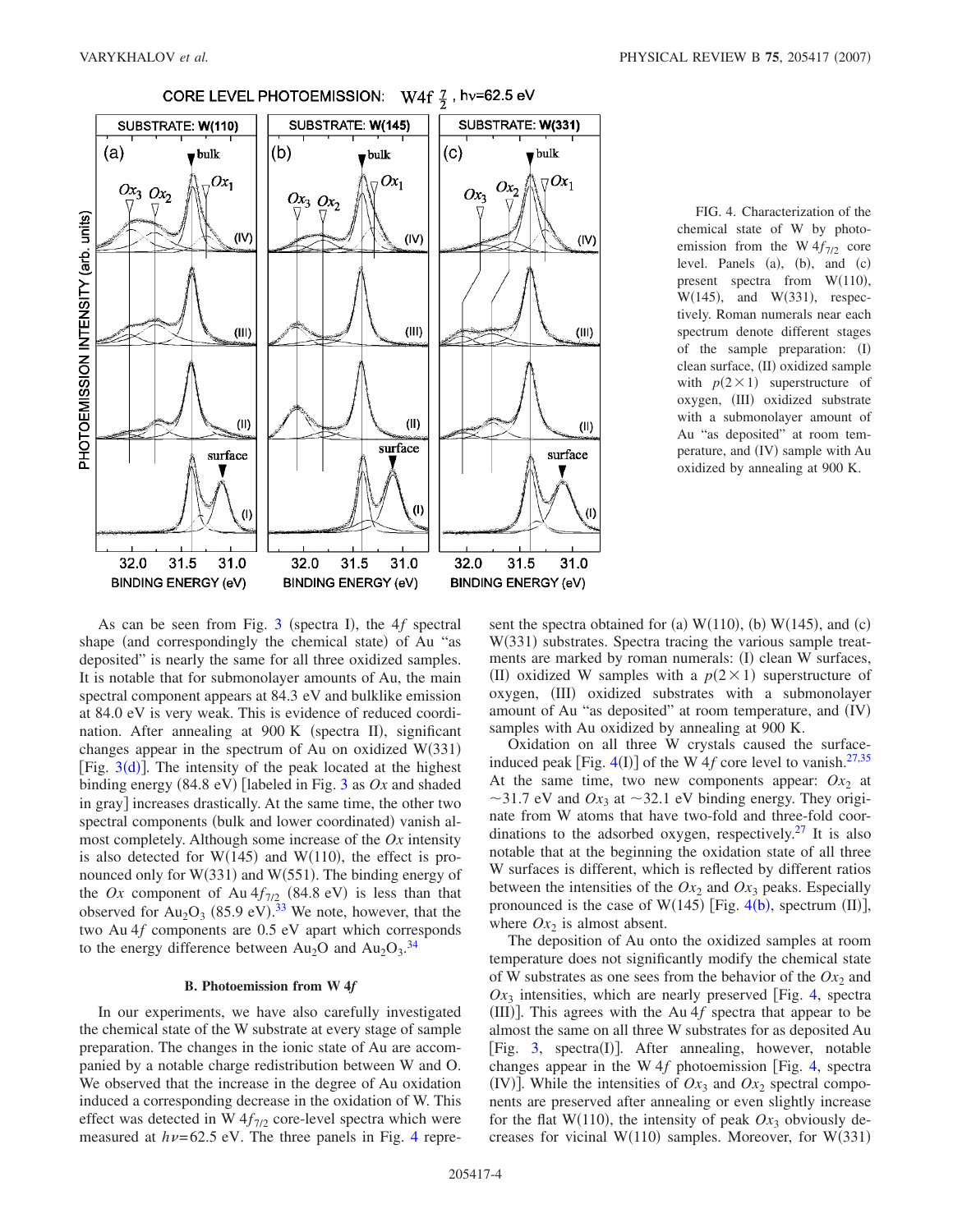<span id="page-4-0"></span>

FIG. 5. (Color online) STM investigation. (a) Reference system O/W(110):  $p(2 \times 1)$  domains rotated by 109.5° are visible. (b)  $O/W(145)$ : Large-scale faceting is revealed. The base plane (110) (bright areas) is patterned by terraces of parallelogram shape (nanofacets). (c) O/W(551): The sample surface is uniformly patterned by triangular nanofacets.

<span id="page-4-1"></span>

FIG. 6. (a)  $p(2 \times 1)$  and  $p(2 \times 2)$  superstructures of oxygen on  $W(110)$ , (b) geometry of nanofacets on  $O/W(145)$ , and (c) geometry of nanofacets on  $O/W(331)$  and  $O/W(551)$ . Facet edges are marked by thick solid lines.

both satellite peaks undergo a notable shift by 0.25 eV toward lower binding energy meaning weakening of O-W chemical bonding as a result of a change in coordination of O atoms relative to the W substrate. An apparent relocation of oxygen away from the substrate agrees with Au-O chemical bonding, the formation of which is revealed by Au 4*f* core-level spectra (Fig. [3](#page-2-1)). Weakening of the chemical interaction between O and W substrates after annealing is further supported by the appearance of the  $Ox_1$  spectral component at about 31.25 eV [spectra (IV) in Figs.  $4(a) - 4(c)$  $4(a) - 4(c)$ ]. The peak  $Ox_1$  originates from W atoms in which the oxidation state is lowest due to the lowest possible one-fold coordination to oxygen.<sup>27[,35](#page-7-16)</sup> To sum up about the system  $Au/O/W(331)$ , we observe switching of the oxidation (cationic) state from W to Au.

The key question is why this effect is strongly pronounced when the oxidized  $W(331)$  [W(551)] is used as substrate but is almost not observed for W(145), just as with flat W(110). It is tempting to invoke the different geometries of the step edges at these surfaces (Fig. [1](#page-1-0)). However, according to LEED (Fig. [2](#page-2-0)), vicinals of  $W(110)$  undergo certain modifications upon oxygen adsorption that do not preserve their initial structures as shown in Fig. [1.](#page-1-0) To understand the exact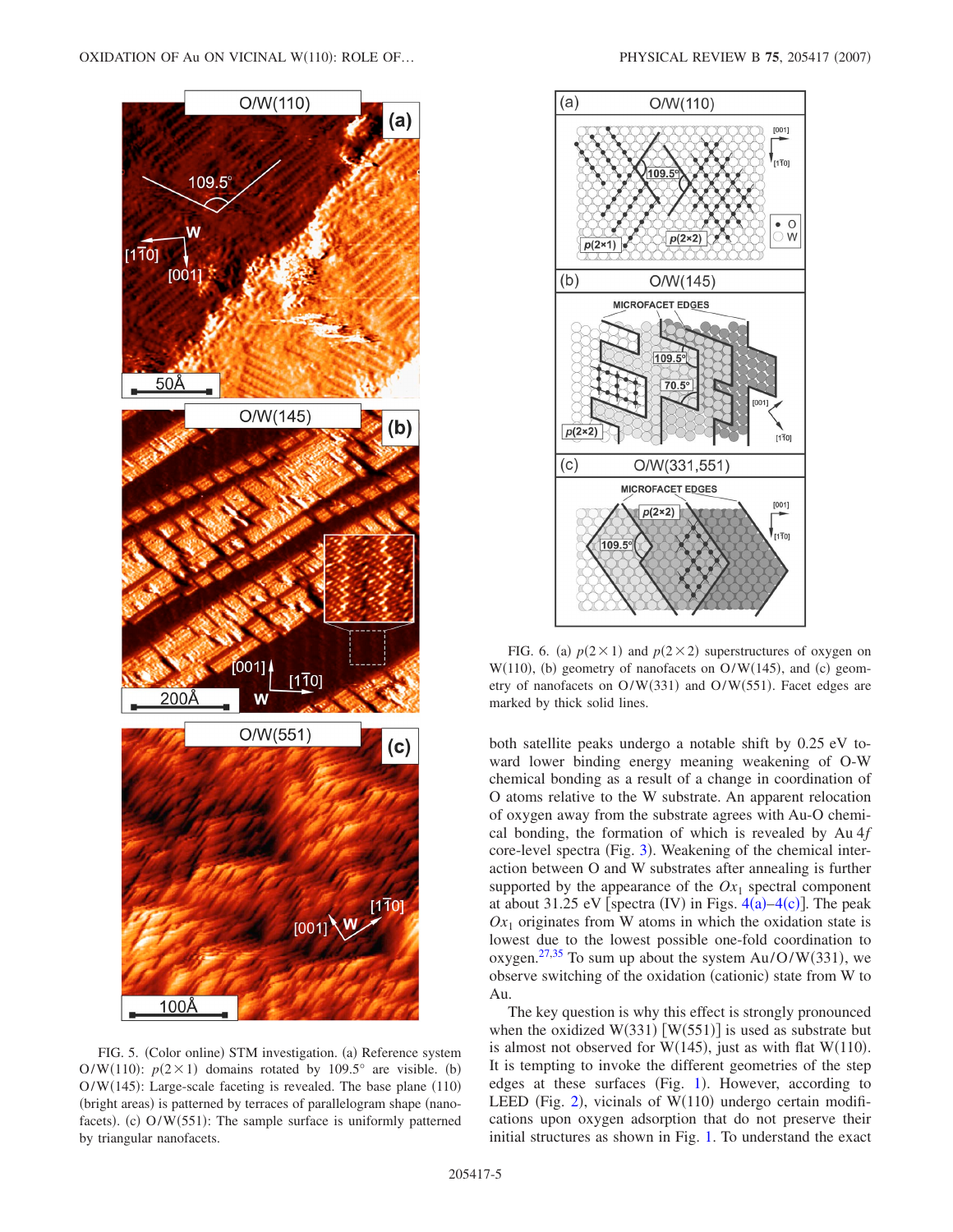geometry, a real-space characterization of the surface geometry is needed.

#### **C. Characterization by STM**

Figure [5](#page-4-0) shows STM images from all three W samples that were oxidized according to the procedure described in the experimental section. In order to emphasize both the large corrugations in the surface topography and the fine atomic structures, the images are presented after a correction which combines the topography signal with its derivative and subtracts the overall slope.

Figure  $5(a)$  $5(a)$  displays the oxidized flat W(110) with 0.5 ML of oxygen arranged at the surface in the well-known  $p(2)$  $\times$  1) superstructure.<sup>26</sup> One clearly sees two types of atomically resolved domains of oxygen rotated by 109.5°. Below, we put forward a model which illustrates how the geometry of the oxygen superstructure takes control over the reconstruction of stepped oxidized W surfaces. For the sake of clarity, we use in our model a symmetric  $p(2 \times 2)$  superstructure (0.75 ML O) which is locally identical to  $p(2 \times 1)$ . Atomic structures of  $p(2 \times 1)$  and  $p(2 \times 2)$  reconstructions are schematically shown in Fig.  $6(a)$  $6(a)$ .

The STM image in Fig.  $5(b)$  $5(b)$  was obtained from the oxidized  $W(145)$  surface, the LEED pattern of which is dis-played in Fig. [1](#page-1-0)(d). Apparently, the periodic array of steps was no longer maintained. Instead, strong faceting can be seen. Facets are one-dimensional, take on a mean periodicity of 200 Å, and run along  $[1\overline{1} \overline{1}]$ , i.e., along the direction of the original steps. The angle between the sides of the facets measured in the mirror plane along  $\zeta$  is nearly 167 $\degree$ . On one side of each facet (bright areas) a multitude of parallelogramshaped smaller terraces (nanofacets) is visible, while the other side (dark areas) is flat and hosts a certain large-scale superstructure of oxygen with unit-cell dimensions of  $(55\pm1) \times (11\pm1)$  Å<sup>2</sup>. An atomically resolved STM image from this dark area is given as inset to Fig.  $5(b)$  $5(b)$ . The nanofacet-rich areas which are imaged brightly in Fig.  $5(b)$  $5(b)$ correspond to the former base plane of steps  $(110)$ ; this is concluded since oxygen rows of  $p(2 \times 1)$  superstructure are visible in these areas. The STM measurements show that the structure of the small parallelogram-shaped terraces is caused by the geometry of the oxygen-induced reconstruction [Fig.  $6(a)$  $6(a)$ ]. The atomic structure of the nanofacets is sketched in Fig.  $6(b)$  $6(b)$  $6(b)$ : as the surface oxide is formed, a substantial transfer of substrate material occurs so that W atoms are redistributed following exactly the geometry of the oxygen matrix. The nanofacets possess characteristic angles of 109.5° and 70.5° and the measured corrugation is  $\sim$ 3 Å, which corresponds to the single-step height.

The properties of the other plane of the facet  $\lceil \text{dark regions} \rceil$ in Fig.  $5(b)$  $5(b)$ ] which hosts a novel oxygen reconstruction must be the subject of a more specialized future publication, especially for a correct interpretation of the photoemission results for  $W(145)$ . It may be that the anomalously intense spectral component  $Ox_3$  of W [4](#page-3-0) $f$  [Fig. 4(b)] does not originate from the oxygen-covered (110) face but is induced by this new superstructure.

<span id="page-5-0"></span>

FIG. 7. Geometric characterization of the oxygen-induced nanofacets. (a) Characteristic topographic profiles across the nanofacets [from Figs.  $5(b)$  $5(b)$  and  $5(c)$ ]. (b) Statistical analysis of the nanofacet widths in the STM data; the gray color denotes  $O/W(551)$  and the black color corresponds to  $O/W(145)$ .

We would like to proceed with the investigation of the  $oxygen-induced surface reconstruction on W(331) and$ W(551). Since no qualitative difference was found either in photoemission or STM experiments between  $W(551)$  and W(331), we limit ourselves to showing STM data for W([5](#page-4-0)51). Figure  $5(c)$  displays an image from oxidized W(551). It reveals an adsorbate-induced substrate modification in some sense similar to the case of  $W(145)$ , however, with large-scale facets without different crystallographic planes. Oxidized W(551) possesses a complex self-organized surface with nanofacets derived from the (110) base plane of the initial terraces across the whole sample area. These nanofacets are of triangular shape with monatomic steps under angles of 109.5° with a measured corrugation of  $\sim$ 2 Å. The atomic structure of the oxidized W(331) [W(551)] is illustrated in Fig.  $6(c)$  $6(c)$ . It is evident that exactly as in the case of nanofacet formation on  $W(145)$  the geometry of the nanofacets is due to the rearrangements of W atoms as a result of oxygen adsorption into  $p(2 \times 2)$  and  $p(2 \times 1)$  superstructures.

#### **D. The role of the step edges**

A more elaborate analysis of the STM data reveals in detail how the geometry of the oxidized substrates influences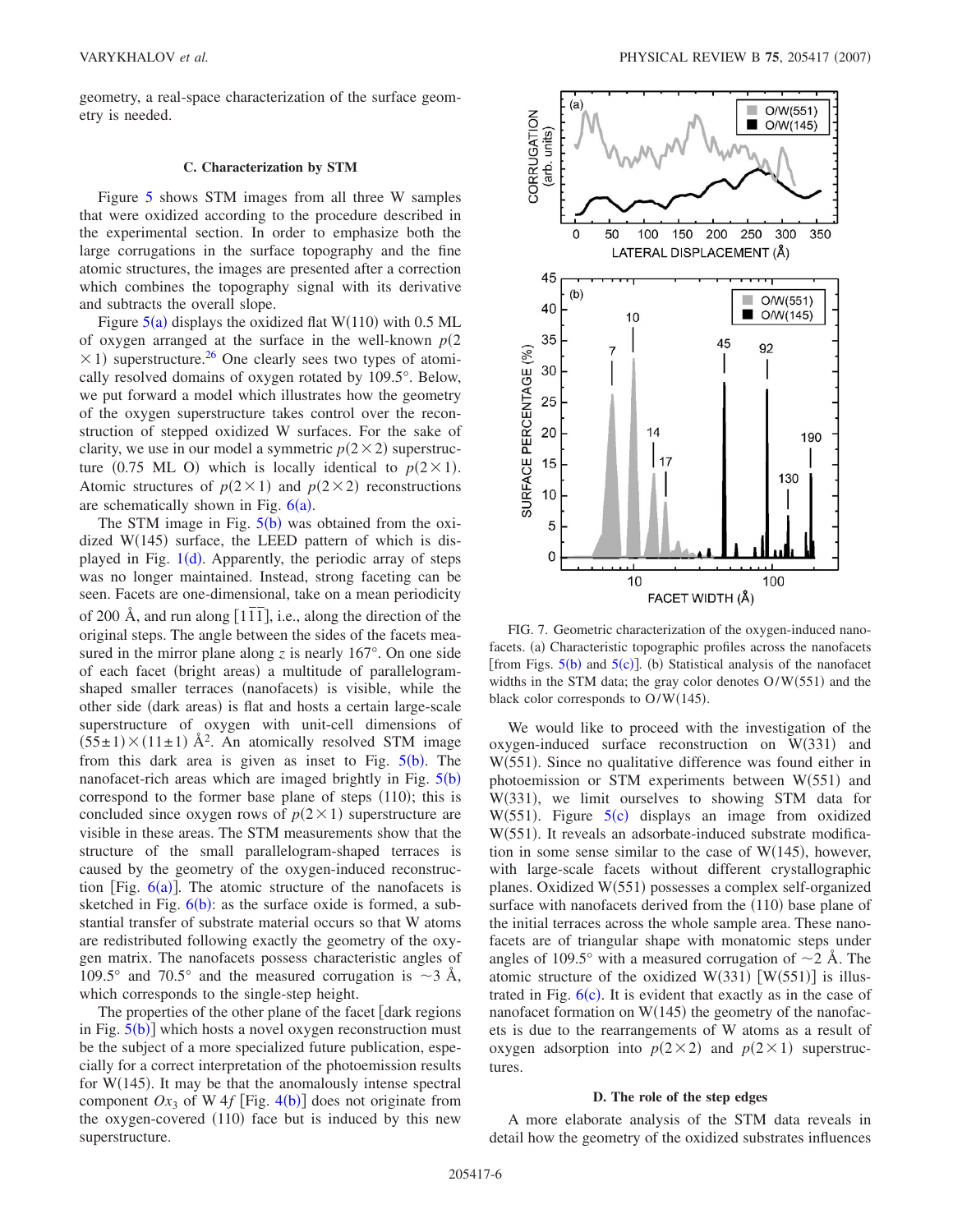the partial oxidation of Au. Recalling the photoemission spectra of Au and W core levels [Figs.  $3$  and [4](#page-3-0)], the most pronounced energy shifts related to the oxidation of Au and concomittant reduction of W were observed in the case of  $W(331)$  [W(551)], while for W(145) the situation was almost the same as for the flat  $W(110)$  surface. The key factor which determines the changing chemical bonding between W and Au is the enhanced coordination of Au atoms to the oxidized substrates. This can obviously be realized at the edges of steps and facets. Referring to the structural models of  $O/W(145)$  [Fig.  $6(b)$  $6(b)$ ] and  $O/W(331)$  [Fig.  $6(c)$ ], one might speculate that the difference in chemical reactivity arises from the difference in the angles between the nanofacet edges (70.5° and 109.5°). These angles determine the atomic coordination of Au atoms nested at the kinks. However, the overall area occupied by the kinks of this type is negligible.

Other locations where adsorbed Au atoms can gain enhanced coordination to the substrate are step edges. We have statistically investigated our STM data for periodicities of the oxygen-induced nanofacets on  $W(145)$  and  $W(551)$ . Figure  $7(a)$  $7(a)$  displays typical topography profiles of oxidized  $W(145)$  $W(145)$  $W(145)$  and  $W(551)$  extracted from Figs.  $5(b)$  and  $5(c)$ . The line sections were taken along the direction perpendicular to the original steps of the clean vicinal  $W(110)$  substrates  $\frac{d}{dt}$  and  $\frac{d}{dt}$  for  $W(551)$  and perpendicular to  $\left[11\overline{1}\right]$  for  $W(145)$ ]. Comparing the profile of oxidized  $W(145)$  (black line) with that of oxidized W(551) (gray line) reveals that the average periodicity of nanofacets on  $W(551)$  is significantly smaller [on W(331) it is even less due to initially narrower terraces]. The statistics of nanofacet dimensions accumulated for  $O/W(551)$  and  $O/W(145)$  in multiple STM measurements are presented in Fig. 8(b). The facet widths of oxidized  $W(551)$  have statistical maxima at 7 and 10 Å in contrast to the case of oxidized  $W(145)$  for which the most probable widths are by an order of magnitude larger: 45 and 92 Å. The effective area occupied by edges of nanofacets on oxidized  $W(331)$  is about six to eight times larger than on oxidized  $W(145)$ . This correlates well with the spectroscopic results (Fig. [3](#page-2-1)) which revealed a dramatic increase in the intensity of the oxidation-induced peak *Ox* for Au on oxidized  $W(331)$  [W(551)].

Summing up, we conclude that the oxidation state of Au atoms at the surface and switching of the oxidized species from W to Au exclusively takes place at the edges of steps and facets which pattern an ultrathin layer of surface oxide periodically, playing the role of one-dimensional atomic defects. This requires the Au to be dispersed at these sites which apparently occurs as a result of lateral Au diffusion after annealing the samples at 900 K.

## **IV. SUMMARY**

In summary, we have investigated the nature and extent of oxidation of submonolayer amounts of Au deposited on the  $W(110)$  vicinal substrates  $W(331)$ ,  $W(551)$ , and  $W(145)$  precovered by oxygen. Using photoemission of the chemically sensitive core levels Au 4*f* and W 4*f*, a switching of the oxidized metallic species from the W substrate to Au adatoms was observed at the elevated temperature of 900 K. The fraction of oxidized Au was found to be strongly dependent on the atomic structure of steps on the particular substrate. With the help of STM, we have established an adsorbateinduced nanofaceting of  $W(110)$  vicinals upon chemisorption of oxygen. The observed density of facets on oxidized  $W(331)$  [W(551)] was found to be one order of magnitude higher than on oxidized  $W(145)$  and the comparative analysis performed for these two samples leads us to conclude that the Au oxidation takes place at the edges of steps (nanofacets) which pattern the substrate and act like one-dimensional atomic defects accomodated in the ultrathin surface oxide.

#### **ACKNOWLEDGMENTS**

We thank A. M. Ionov and S. N. Bozko for kindly lending us the W(145) crystal. This work was supported by DFG (RA 1041/1-1 and 436RUS113/735/0-2), common DFG-RFBR (06-02-04008) and RFBR (07-02-00809) projects, FCNTP programs of Russia (02.518.11.7029), and in the framework of "Scientific School" (9826.2006.2). B.E.K. acknowledges support by the National Science Foundation under Grant No. 0213583.

- <span id="page-6-0"></span><sup>1</sup>R. Meyer, C. Lemire, S. K. Shaikhutdinov, and H. Freund, Gold Bull. 37, 72 (2004).
- <span id="page-6-4"></span><sup>2</sup>M. Haruta, Catal. Today **36**, 153 (1997).
- <span id="page-6-5"></span><sup>3</sup>C. R. Henry, Surf. Sci. Rep. 31, 231 (1998).
- 4A. Sanchez, S. Abbet, U. Heiz, W.-D. Schneider, H. Hakkinen, R. S. Barnett, and U. Landmann, J. Phys. Chem. A **103**, 9573  $(1999).$
- $5$ U. Heiz and W.-D. Schneider, J. Phys. D  $33$ , R85 (2000).
- <span id="page-6-1"></span>6M. Valden, X. Lai, and D. W. Goodman, Science **281**, 1647  $(1998).$
- <span id="page-6-2"></span> $7$ M. S. Chen and D. W. Goodman, Catal. Today 111, 22 (2006).
- <span id="page-6-3"></span><sup>8</sup>D. W. Goodman, Catal. Lett. 99, 1 (2005).
- <span id="page-6-6"></span>9V. Schwartz, D. R. Mullins, W. F. Yan, B. Chen, S. Dai, and S. H. Overbury, J. Phys. Chem. B 108, 15782 (2004).
- <span id="page-6-9"></span><sup>10</sup> J. Guzman and B. C. Gates, J. Am. Ceram. Soc. **126**, 2672  $(2004).$
- <span id="page-6-8"></span>11Q. Fu, H. Saltsburg and M. Flytzami-Stephanopoulos, Science 301, 935 (2003).
- <span id="page-6-7"></span><sup>12</sup>R. J. Davis, Science 301, 926 (2003).
- <span id="page-6-10"></span><sup>13</sup> J. Guzman and B. C. Gates, J. Phys. Chem. B **106**, 7659 (2002).
- <span id="page-6-11"></span>14M. Valden, S. Pak, X. Lai, and D. W. Goodman, Catal. Lett. **56**, 7 (1998).
- <span id="page-6-12"></span>15L. Guzzi, G. Peto, A. Beck, K. Frey, O. Geszti, G. Molnar, and C. Daroczi, J. Am. Ceram. Soc. 125, 4332 (2003).
- <span id="page-6-13"></span><sup>16</sup>M. S. Chen and D. W. Goodman, Science **306**, 252 (2004).
- <span id="page-6-14"></span>17M. Maciejewski, P. Fabriziolli, J. D. Grunwaldt, O. S. Beckert, and A. Baiker, Phys. Chem. Chem. Phys. 3, 3846 (2001).
- <span id="page-6-15"></span>18Z. P. Liu, X. Q. Gong, J. Kohanoff, C. Sanchez, and P. Hu, Phys.